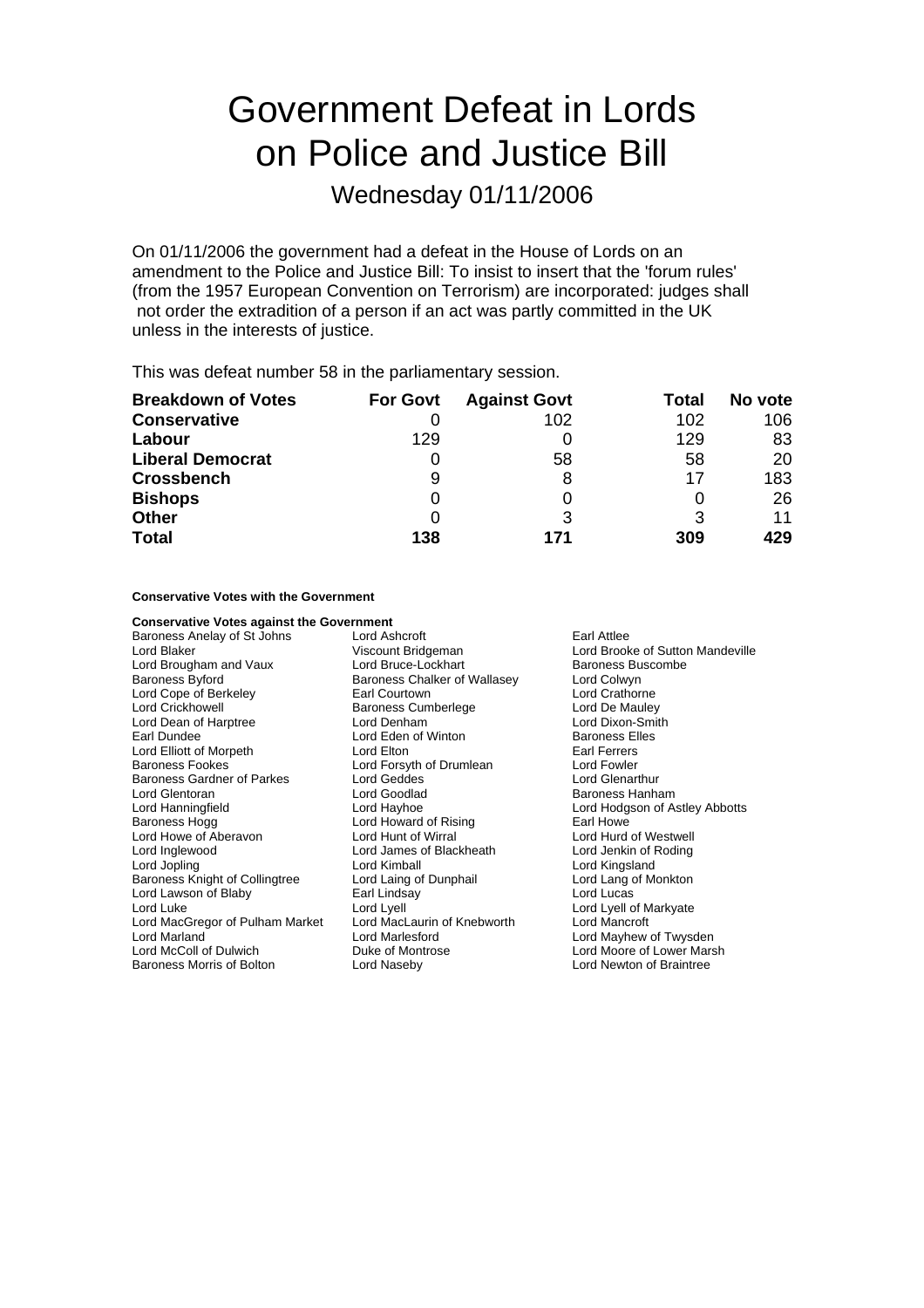Lord Sanderson of Bowden Baroness Seccomb<br>Lord Selsdon Baroness Sharples

## **Labour Votes with the Government**

Lord Ahmed **Baroness Amos** Baroness Amos Lord Anderson of Swansea<br>Baroness Andrews **Baroness Ashton of Upholland** Lord Bach Baroness Andrews **Baroness Ashton of Upholland**<br>
Lord Bassam of Brighton<br>
Lord Berkeley Lord Bilston **Lord Baroness Blackstone** Care and Boyd of Duncansby<br>
Lord Bradley **Cord Boyd Boyd Bragg**<br>
Lord Bragg **Cord Bragg** Lord Brooke of Alverthorp Lord Bradley Lord Bragg Lord Brooke of Alverthorpe Lord Campbell-Savours **Lord Campbell-Savours Lord Carter of Coles** Lord Christopher **Lord Clark of Windermere** Music Lord Clarke of Hampstead<br>
Lord Clinton-Davis **Clarke Clare Containers** Cohen of Pimlico Lord Corbett of Castle Vale Lord Clinton-Davis **Baroness Cohen of Pimlico**<br>Baroness Corston **Baroness Crawley** Baroness Corston **Baroness Crawley Community** Lord Cunningham of Felling Baroness David Lord Davies of Coity Lord Davies of Oldham Lord Desai Lord Donoughue Lord Drayson Lord Dubs<br>
Lord Evans of Parkside **Lord Evans of Lord Evans of Lord Evans of Temple Guiting**<br>
Lord Falconer of Thoroton Baroness Falkender Baroness Farrington of Ribbleton Lord Faulkner of Worcester Baroness Ford<br>
Lord Foster of Bishop Auckland Lord Foulkes of Cumnock Baroness Gale Lord Foster of Bishop Auckland Lord Foulkes of Cumnock Baroness Gale<br>Baroness Gibson of Market Rasen Lord Gilbert Cumnock Lord Goldsmith Baroness Gibson of Market Rasen Lord Gilbert<br>
Lord Gordon of Strathblane Baroness Goudie Baroness Gould of Potternewton Lord Graham of Edmonton Lord Grocott<br>
Lord Harris of Haringey Lord Hart of Chilton Lord Hart of Chilton Lord Harris of Haringey **Lord Hart of Chilton Lord Harris of Hart**<br>
Lord Haworth **Chilton Communist Control** Baroness Hilton of Eggardon Lord Haworth **Example 20 Exercise**<br>
Baroness Hollis of Heigham **Baroness Hollis of Heigham**<br>
Lord Howarth of Newport Baroness Howells of St Dav Lord Hoyle <sup>C</sup><br>
Lord Hughes of Woodside<br>
Lord Jones<br>
Lord Jones Baroness Jay of Paddington Lord Jones<br>
Lord King of West Bromwich Lord King Lord King of West Bromwich Lord Kinkhill Lord Layard Lord Lea of Crondall Lord Leitch Lord Macdonald of Tradeston Baroness Massey of Darwen Lord Maxton and Baroness McDonagh<br>
Lord McIntosh of Haringey Baroness McIntosh of Hudnall Lord McKenzie of Luton Lord McIntosh of Haringey Baroness McIntosh of Hudnall Lord McKenz<br>Lord Mitchell Cord Morgan<br>Baroness Morgan of Drefelin Lord Morgan Lord Mitchell **Baroness Morgan of Drefelin** Lord Morgan Lord Morgan Lord Patel of Blackburn Lord Pendry Baroness Pitkeathley **Baroness Quin Caroness Cuin** Lord Randall of St Budeaux<br>Baroness Rendell of Babergh Lord Rooker Cord Rosser Lord Rosser Baroness Rendell of Babergh Lord Rooker Lord Rosser Baroness Scotland of Asthal Lord Sewel **Lord Sheldoness Scotland of Asthal Lord Sheldoness** Cord Sheldoness Cord Sheldoness Cord Sheldoness Cord Sheldoness Cord Sheldoness Cord Sheldoness Cord Sheldoness Cord Sheldoness Co Lord Soley **Lord Stone of Blackheath** Baroness Taylor of Bolton<br>
Lord Taylor of Blackburn Lord Temple-Morris **Baroness** Lord Triesman Lord Taylor of Blackburn **B Lord Temple-Morris B** Lord Triesman Lord Truscott<br>
Baroness Warwick of Undercliffe Baroness Whitaker **Baroness Turner of Camden**<br>
Baroness Warwick of Undercliffe Baroness Whitaker **Baroness Whitaker** Baroness Warwick of Undercliffe Baroness Whitaker **Baroness Whitty Construent Construent** Lord Whitty Baroness Whitaker Construent Construent Baroness White<br>
Lord Young Lord Young

Baroness Noakes **Lord Northbrook** Lord Norton of Louth<br>Baroness O'Cathain **Carlos Club Lord Norton Carlos Club Club** Baroness Park of Mc Baroness O'Cathain **Earl Onslow** Earl Onslow Baroness Park of Monmouth<br>
Lord Patten **Baroness Perry of Southwark** Lord Pilkington of Oxenford Lord Patten Baroness Perry of Southwark that Lord Pilkington Corental and Roberts of Conwy that Lord Saatchi Lord Roberts of Conwy<br>
Baroness Seccombe<br>
Earl Selborne Lord Selsdon **Baroness Sharples** Lord Shaw of Northstead<br>
Lord Sheikh Baroness Shephard of Northwold Lord Soulsby of Swaffham Prior Extractive Shephard of Northwold Hard Soulsby<br>
Lord Stewartby Prior Stewarthy Lord Swinfen Lord St John of Fawsley **Lord Stewartby** Lord Stewartby Lord Swinfen<br>
Lord Taylor of Holbeach **Baroness Trumpington** Viscount Ullswater Lord Taylor of Holbeach **Baroness Trumpington** Viscount Ullswater Baroness Trumpington Cord Wiscount Ullswater<br>Baroness Vermater of Lord Water Lord Water Lord Wakeham Lord Waddington

Lord Acton **Communist Communist Communist Craigielea** Lord Adonis<br>
Lord Ahmed **Baroness Amos** Cord Anders Lord Berkeley **Communist Communist Craigweil**<br>
Baroness Blackstone **Communist Communist Communist Communist Communist Communist Communist Communist Communist C** Lord Brooks of Tremorfa<br>
Lord Carter of Coles<br>
Viscount Chandos Lord Falconer of Thoroton Baroness Goudie<br>
Lord Graham of Edmonton<br>
Lord Grocott Lord King of West Bromwich Lord Patel of Blackburn Lord Rowlands Baroness R yall of Blaisdon o Lord Sawyer Lord Smith of Finsbury<br>Lord Stone of Blackheath

Lord Howarth of Newport Baroness Howells of St Davids<br>
Lord Hughes of Woodside Lord Hunt of Kings Heath Baroness Lockwood **Lord Lord Lofthouse of Pontefract**<br>
Lord Mackenzie of Culkein<br>
Lord Mackenzie of Framwellgate Lord Young of Norwood Green

**Labour Votes against the Government**